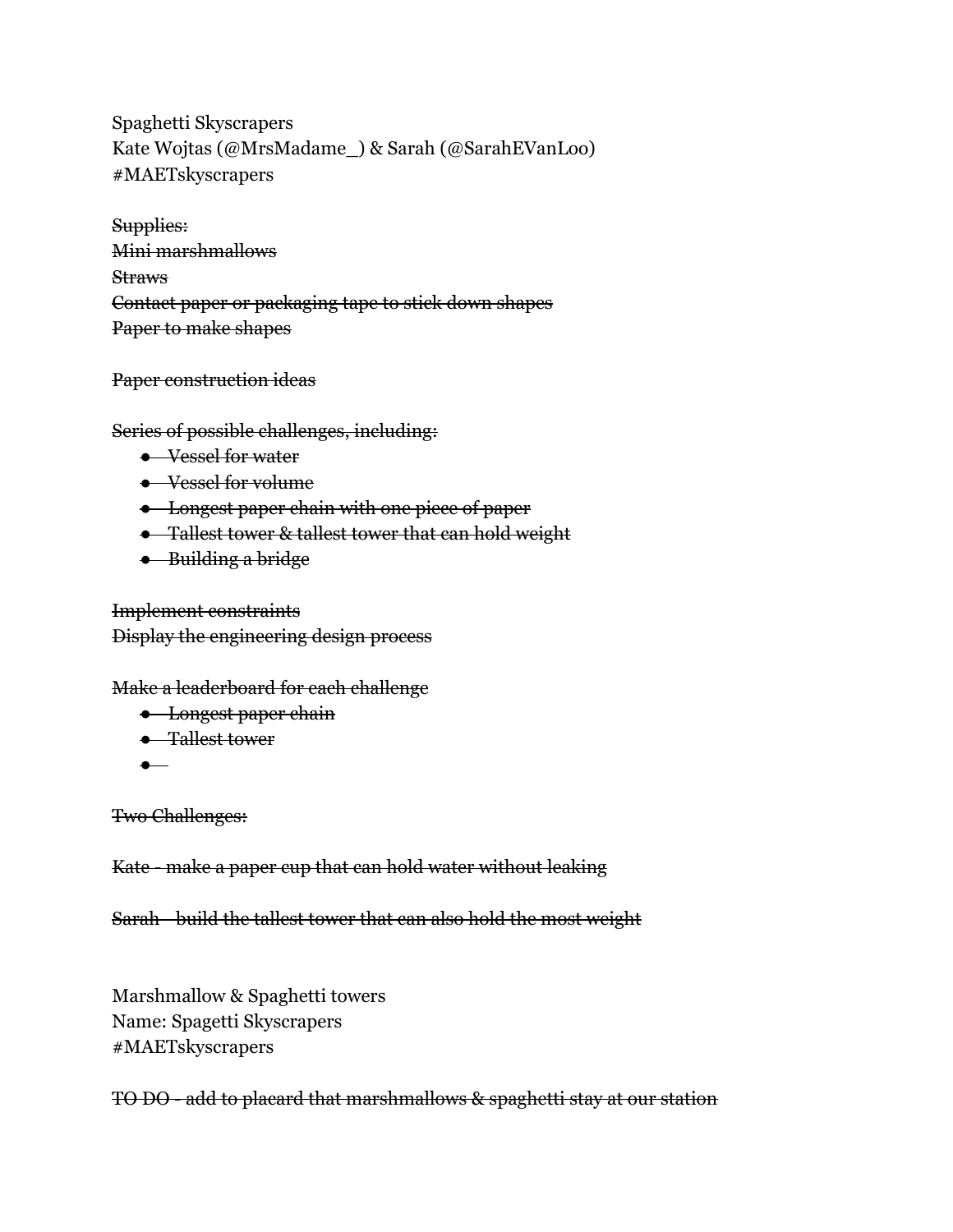#### **The Challenge**

**Architecture firm Skidmore, Owings & Merrill (who built the Burj Khalifa in Dubai), is looking for engineers for their newest skyscraper project. They've decided to hire two people, and will make their choice based on who creates the tallest of each model: the triangle tower and the square tower. Using the supplies provided, build the tallest possible freestanding tower that you can. If you manage to hold first place by the end of the Faire, you might very well find yourself with a new job!**

### Image: [https://en.wikipedia.org/wiki/Burj\\_Khalifa](https://en.wikipedia.org/wiki/Burj_Khalifa)

# **Materials & supplies**

- **Small large** marshmallows, spaghetti bendy straws, seissors, tape measures, masking tape, hand wipes for sticky hands, bins for supplies, Kate's computer, What to Do placards ( $2$  per table),  $32$  tables
- We will have 3 2 tables, marked out with 2-3 triangle bases on one table and 2-3 square bases on the other table.
- We will have containers of materials & straws on each table
- We will ask students to leave supplies in our area, so that we can reuse them and they don't end up all over the library. Our used supplies will go in the garbage at the library, and unopened marshmallows and straws (if any) will go back to Erickson at the end of the event.

# **Leaderboard**

- We will use our hashtag #MAETskyscrapers to Tweet out leaders in both categories - triangle base & square base & rectangle
- We will probably also use an online leaderboard, such as scoreshq.com. We are researching which one might work.
- Kate is creating a google doc that she will share for anyone with the link to view. She will create a shortened URL, using bitly. We will update it regularly during the event, and we will Tweet the updates. Bit.ly is done.
- Kate will use her computer on the day of the event to broadcast the leaderboard.

# **Learner objective**

What will students learn at our booth? Why are we doing this activity? Essential Question: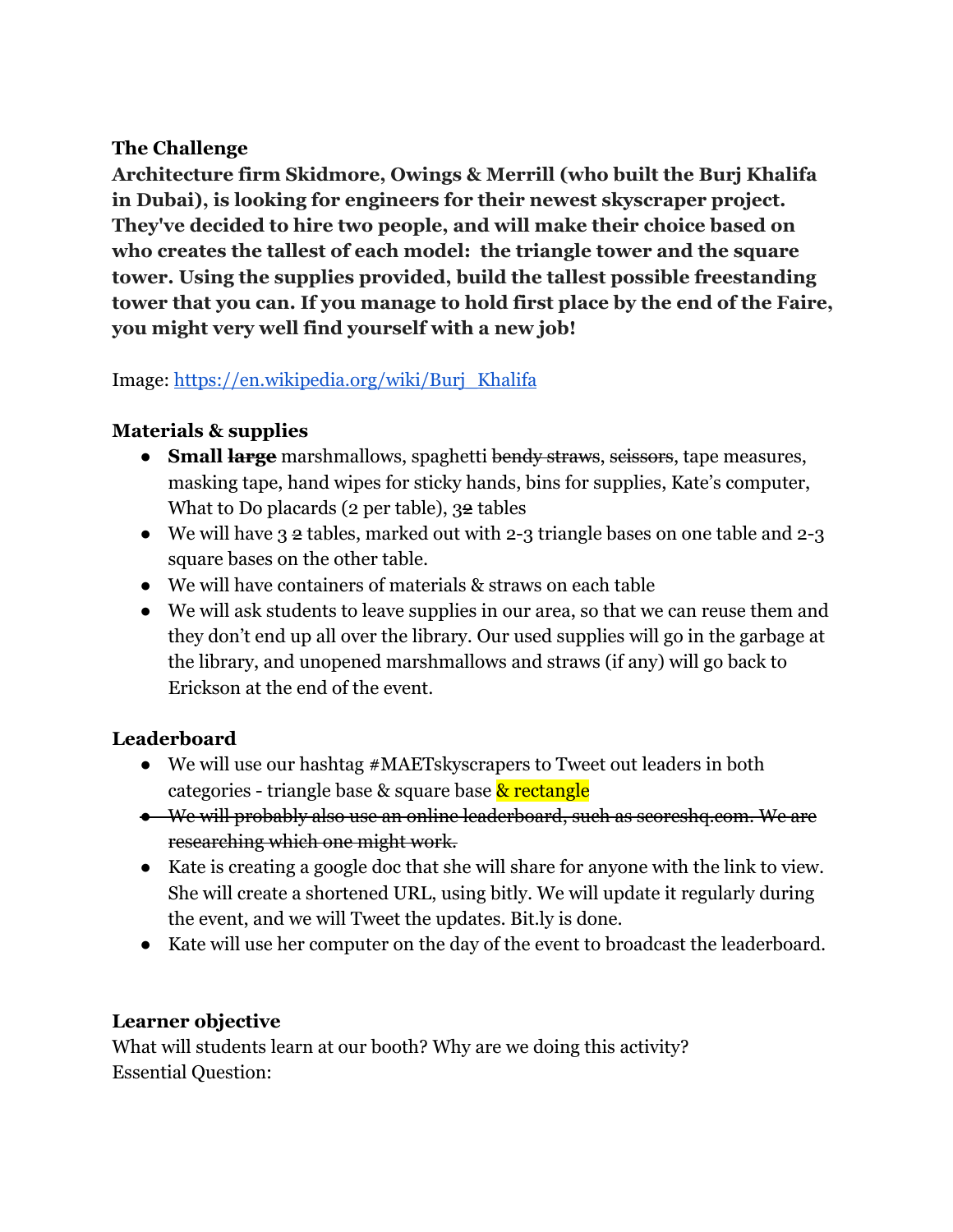- How can I create a tall and stable structure out of straws and marshmallows? (remixed from <http://dhstem.weebly.com/straw-tower-challenge.html>)
- Visitors to our booth will have a chance to use the design process. (In Sarah's classroom, it's Ask, Explore, Model, Evaluate, Explain)

#### **References for poster ideas, objectives, etc.**

<http://creatend.org/2012/12/24/instant-challenge-tall-tower/> <http://dhstem.weebly.com/straw-tower-challenge.html>